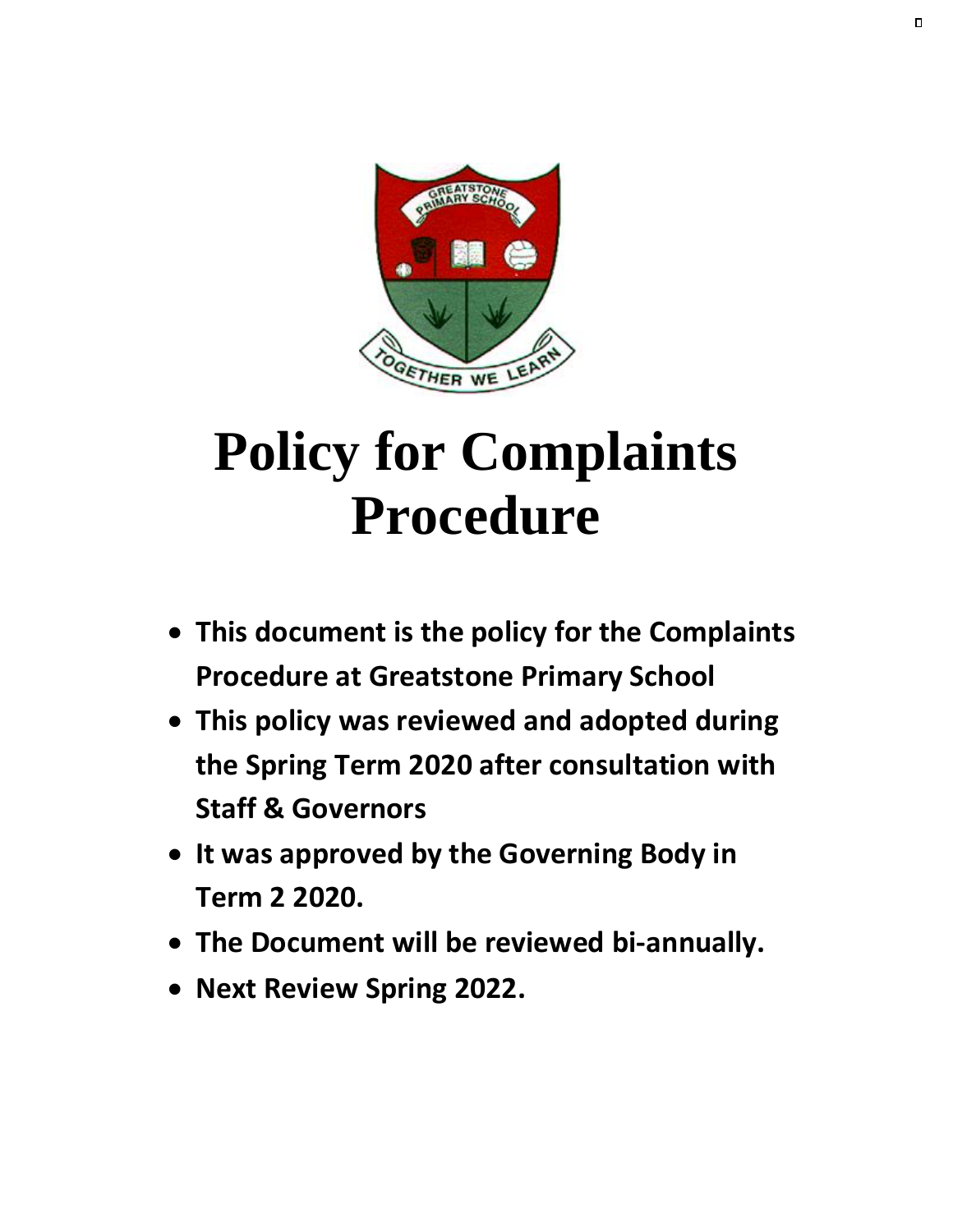# **1. Aims**

Greatstone Primary School and Nursery aims to meet its statutory obligations when responding to complaints from parents of pupils at the school, and others.

When responding to complaints, we aim to:

- > Be impartial and non-adversarial
- Facilitate a full and fair investigation by an independent person or panel, where necessary
- Address all the points at issue and provide an effective and prompt response
- Respect complainants' desire for confidentiality
- > Treat complainants with respect and courtesy
- Ensure that any decisions we make are lawful, rational, reasonable, fair and proportionate, in line with the principles of administrative law
- Keep complainants informed of the progress of the complaints process
- Consider how the complaint can feed into school improvement evaluation processes

We try to resolve concerns or complaints by informal means wherever possible. Where this is not possible, formal procedures will be followed.

The school will aim to give the complainant the opportunity to complete the complaints procedure in full.

To support this, we will ensure we publicise the existence of this policy and make it available on the school website. Throughout the process, we will be sensitive to the needs of all parties involved, and make any reasonable adjustments needed to accommodate individuals.

#### **2. Legislation and guidance**

This document meets the requirements of section 29 of th[e Education Act 2002,](http://www.legislation.gov.uk/ukpga/2002/32/section/29) which states that schools must have and make available a procedure to deal with all complaints relating to their school and to any community facilities or services that the school provides.

It is also based o[n guidance for schools on complaints procedures](https://www.gov.uk/government/publications/school-complaints-procedures) from the Department for Education (DfE), including the model procedure, and model procedure for dealing with unreasonable complaints.

In addition, it addresses duties set out in th[e Early Years Foundation Stage statutory framework](https://www.gov.uk/government/publications/early-years-foundation-stage-framework--2) with regards to dealing with complaints about the school's fulfilment of Early Years Foundation Stage requirements.

#### **3. Definitions and scope**

3.1 Definitions

The DfE guidance explains the difference between a concern and a complaint:

- A **concern** is defined as "an expression of worry or doubt over an issue considered to be important for which reassurances are sought". The school will resolve concerns through day-to-day communication as far as possible
- A **complaint** is defined as "an expression of dissatisfaction however made, about actions taken or a lack of action"

# 3.2 Scope

The school intends to resolve complaints informally where possible, at the earliest possible stage.

There may be occasions when complainants would like to raise their concerns formally. This policy outlines the procedure relating to handling such complaints.

This policy does **not** cover complaints procedures relating to:

- > Admissions
- Statutory assessments of special educational needs (SEN)
- > Safeguarding matters
- > Exclusion
- Whistle-blowing
- > Staff grievances
- $\triangleright$  Staff discipline

Please see our separate policies for procedures relating to these types of complaint.

Arrangements for handling complaints from parents of children with special educational needs (SEN) about the school's support are within the scope of this policy. Such complaints should first be made to the Class Teacher; they will then be referred to this complaints policy. Our SEN policy and information report includes information about the rights of parents of pupils with disabilities who believe that our school has discriminated against their child.

Complaints about services provided by other providers who use school premises or facilities should be directed to the provider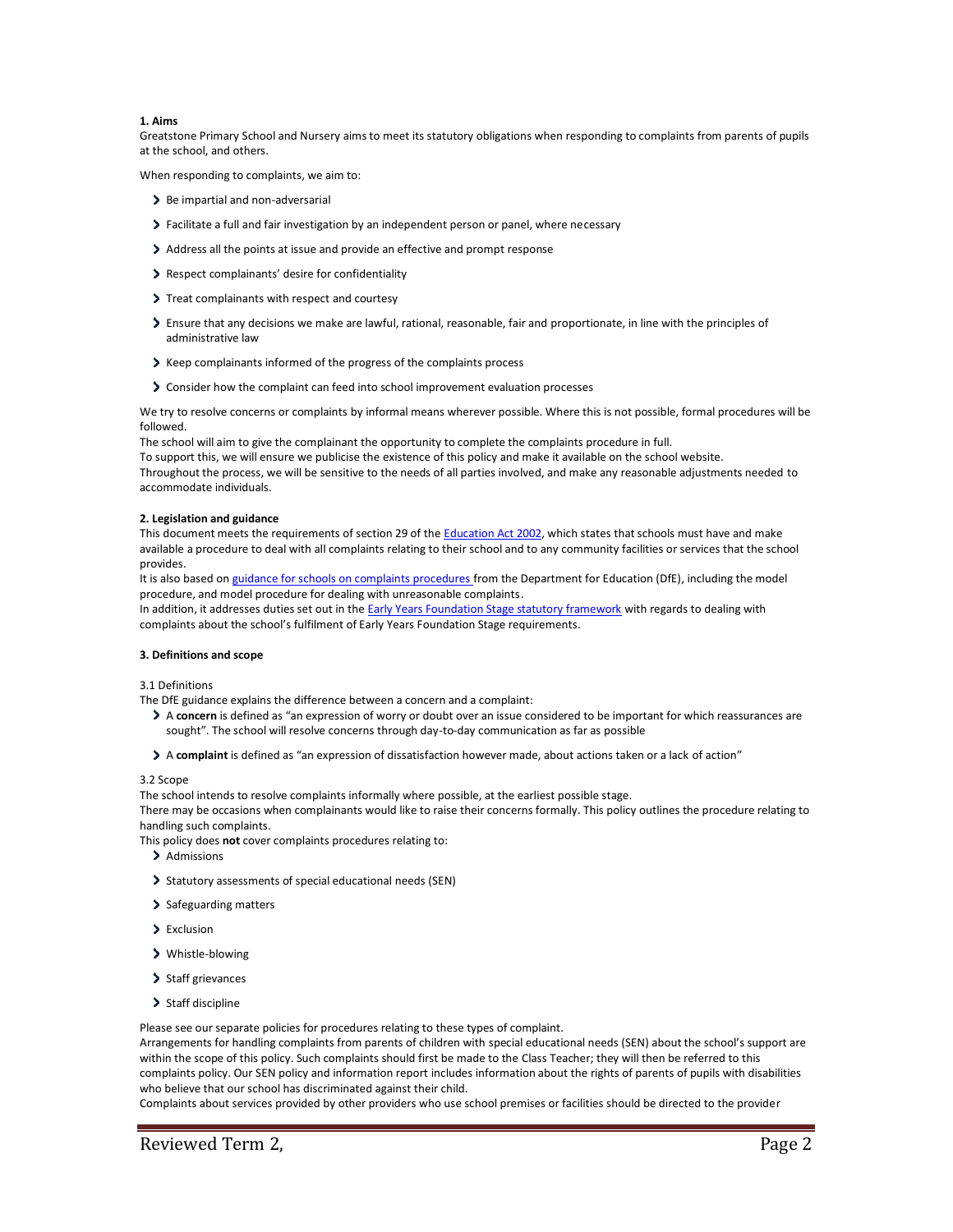concerned.

#### **4. Roles and responsibilities**

#### 4.1 The complainant

The complainant will get a more effective and timely response to their complaint if they:

- > Follow these procedures
- Co-operate with the school throughout the process, and respond to deadlines and communication promptly
- > Treat all those involved with respect
- Not publish details about the complaint on social media

# 4.2 The investigator

An individual will be appointed to look into the complaint, and establish the facts. They will: Interview all relevant parties, keeping notes

- 
- Consider records and any written evidence and keep these securely
- Prepare a comprehensive report to the headteacher or complaints committee which includes the facts and potential solutions

# 4.3 Clerk to the governing board

#### The clerk will:

- > Be the contact point for the complainant and the complaints committee, including circulating the relevant papers and evidence before complaints committee meetings
- > Arrange the complaints hearing
- Record and circulate the minutes and outcome of the hearing

# 4.4 Committee chair

The committee chair will:

- Chair the meeting, ensuring that everyone is treated with respect throughout
- Make sure all parties see the relevant information, understand the purpose of the committee, and are allowed to present their case

# **5. Principles for investigation**

When investigating a complaint, we will try to clarify:

- What has happened
- Who was involved
- What the complainant feels would put things right

#### 5.1 Time scales

The complainant must raise the complaint within 3 months of the incident. If the complaint is about a series of related incidents, they must raise the complaint within 3 months of the last incident.

We will consider exceptions to this time frame in circumstances where there were valid reasons for not making a complaint at that time and the complaint can still be investigated in a fair manner for all involved. When complaints are made out of term time, we will consider them to have been received on the next school day.

If at any point we cannot meet the time scales we have set out in this policy, we will:

- Set new time limits with the complainant
- Send the complainant details of the new deadline and explain the delay
- 5.2 Complaints about our fulfilment of early years requirements

We will investigate all written complaints relating to the school's fulfilment of the Early Years Foundation Stage requirements, and notify the complainant of the outcome within 28 days of receiving the complaint. The school will keep a record of the complaint (see section 10) and make this available to Ofsted on request.

Parents and carers can notify Ofsted if they believe that the school is not meeting Early Years Foundation Stage requirements, by calling 0300 123 4234 or 0300 123 4666, or by emailing [enquiries@ofsted.gov.uk.](mailto:enquiries@ofsted.gov.uk) An online contact form is also available at [https://www.gov.uk/government/organisations/ofsted#org-contacts.](https://www.gov.uk/government/organisations/ofsted#org-contacts)

We will notify parents and carers if we become aware that the school is to be inspected by Ofsted. We will also supply a copy of the inspection report to parents and carers of children attending the setting on a regular basis.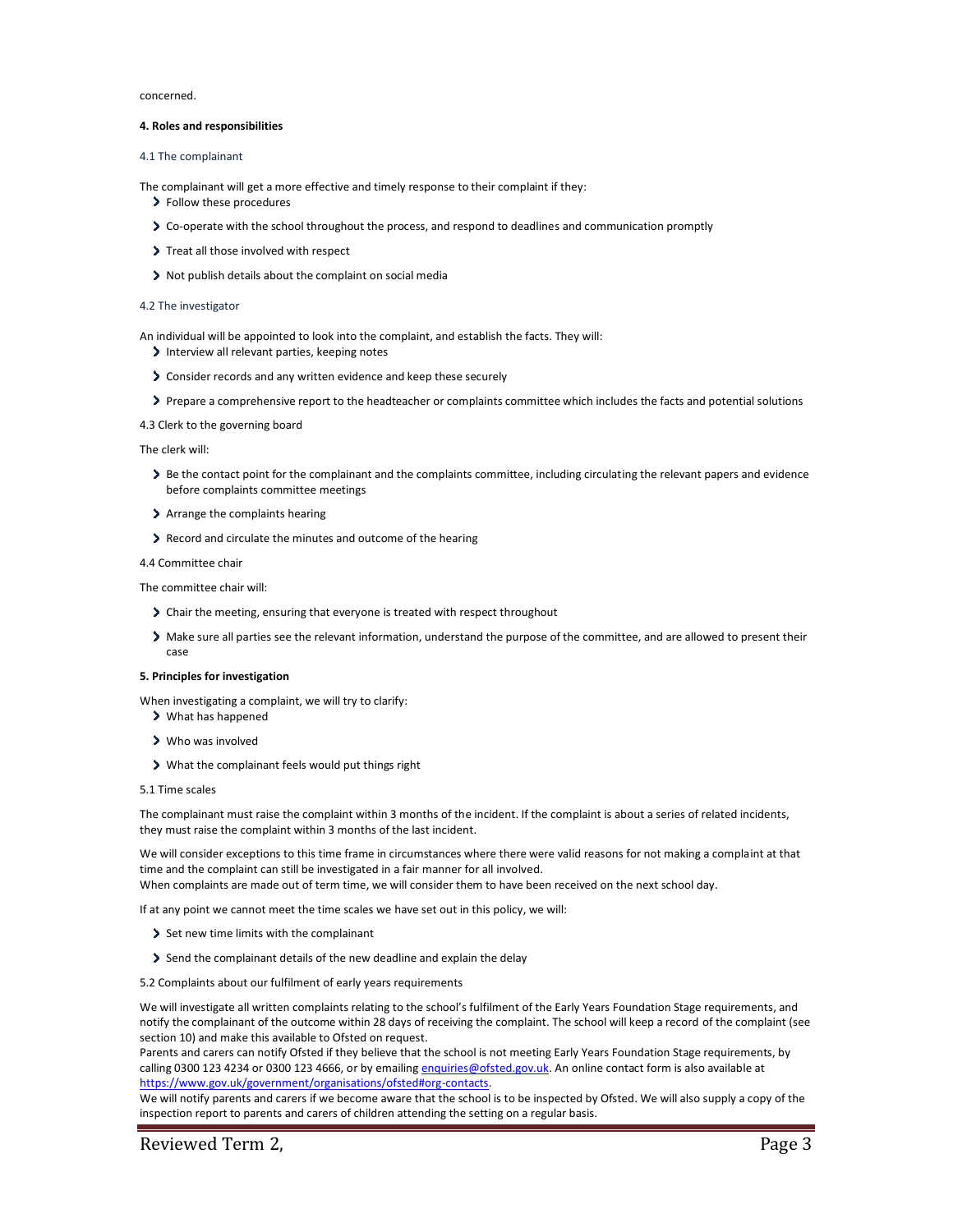# **6. Stages of complaint (not complaints against the headteacher or governors)**

#### 6.1 Stage 1: informal

The school will take informal concerns seriously and make every effort to resolve the matter quickly. It may be the case that the provision or clarification of information will resolve the issue.

The complainant should raise the complaint as soon as possible with the relevant member of staff or the headteacher as appropriate, either in person or by letter, telephone or email. If the complainant is unclear who to contact or how to contact them, they should contact the school office on 01797 363916 or enquiries@greatstoneschool.co.uk

The school will acknowledge informal complaints within 10 school days, and investigate and provide a response within 5 school days. The informal stage will involve a meeting between the complainant and the class teacher or member of SLT as appropriate. If the complaint is not resolved informally, it will be escalated to a formal complaint.

#### 6.2 Stage 2: formal

Formal complaints can be raised:

- > By letter or email
- > Over the phone
- > In person
- By a third party acting on behalf of the complainant

The complainant should provide details such as relevant dates, times, and the names of witnesses of events, alongside copies of any relevant documents, and what they feel would resolve the complaint.

If complainants need assistance raising a formal complaint, they can contact the school office 01797 363916 or enquiries@greatstoneschool.co.uk

The headteacher (or designated member of the senior leadership team) will call a meeting to clarify concerns, and seek a resolution. The complainant may be accompanied to this meeting, and should inform the school of the identity of their companion in advance. In certain circumstances, the school may need to refuse a request for a particular individual to attend any such meeting – for example, if there is a conflict of interest. If this is the case, the school will notify the complainant as soon as they are aware, so that

the complainant has the opportunity to arrange alternative accompaniment. The headteacher (or other person appointed by the headteacher for this purpose) will then conduct their own investigation. The

written conclusion of this investigation will be sent to the complainant within 20 school days.

If the complainant wishes to proceed to the next stage of the procedure, they should inform the clerk to the governing board within five school days.

# **How to escalate a complaint**

Complaints can be escalated by contacting the clerk to the governing board:

- > By letter or email
- > Over the phone
- > In person
- > Through a third party acting on behalf of the complainant

The clerk will need the details of the complaint as set out above, as well as details from the complainant on how they feel the previous stage of the procedure has not addressed their complaint sufficiently, and what they feel would resolve the complaint. If the complainant wishes to proceed to the next stage of the procedure, they should inform the clerk to the governing board in writing within five school days. Requests received outside of this time frame will be considered in exceptional circumstances. The clerk will acknowledge receipt of the request within five school days.

# 6.3 Stage 3: submit the complaint to the review panel

#### **Convening the panel**

The review panel consists of the first 3 members of the governing board available, who don't have direct knowledge of the complaint. These individuals will have access to the existing record of the complaint's progress (see section 10). The governors will select a panel chair from amongst themselves.

If not enough impartial governors are available, we will seek panel members from other schools or the local authority. We will make sure the governors we source are suitably skilled and can demonstrate that they are independent and impartial.

The complainant must have reasonable notice of the date of the review panel; however, the review panel reserves the right to convene at their convenience rather than that of the complainant. The clerk will aim to find a date within 20 school days of the request, where possible.

If the complainant rejects the offer of 3 proposed dates without good reason, the clerk will set a date. The hearing will go ahead using written submissions from both parties.

Any written material will be circulated to all parties at least five school days before the date of the meeting.

# **At the meeting**

At the review panel meeting, the complainant and representatives from the school, as appropriate, will be present. Each will have an opportunity to set out written or oral submissions prior to the meeting.

The complainant must be allowed to attend the panel hearing and be accompanied by a suitable companion if they wish. We don't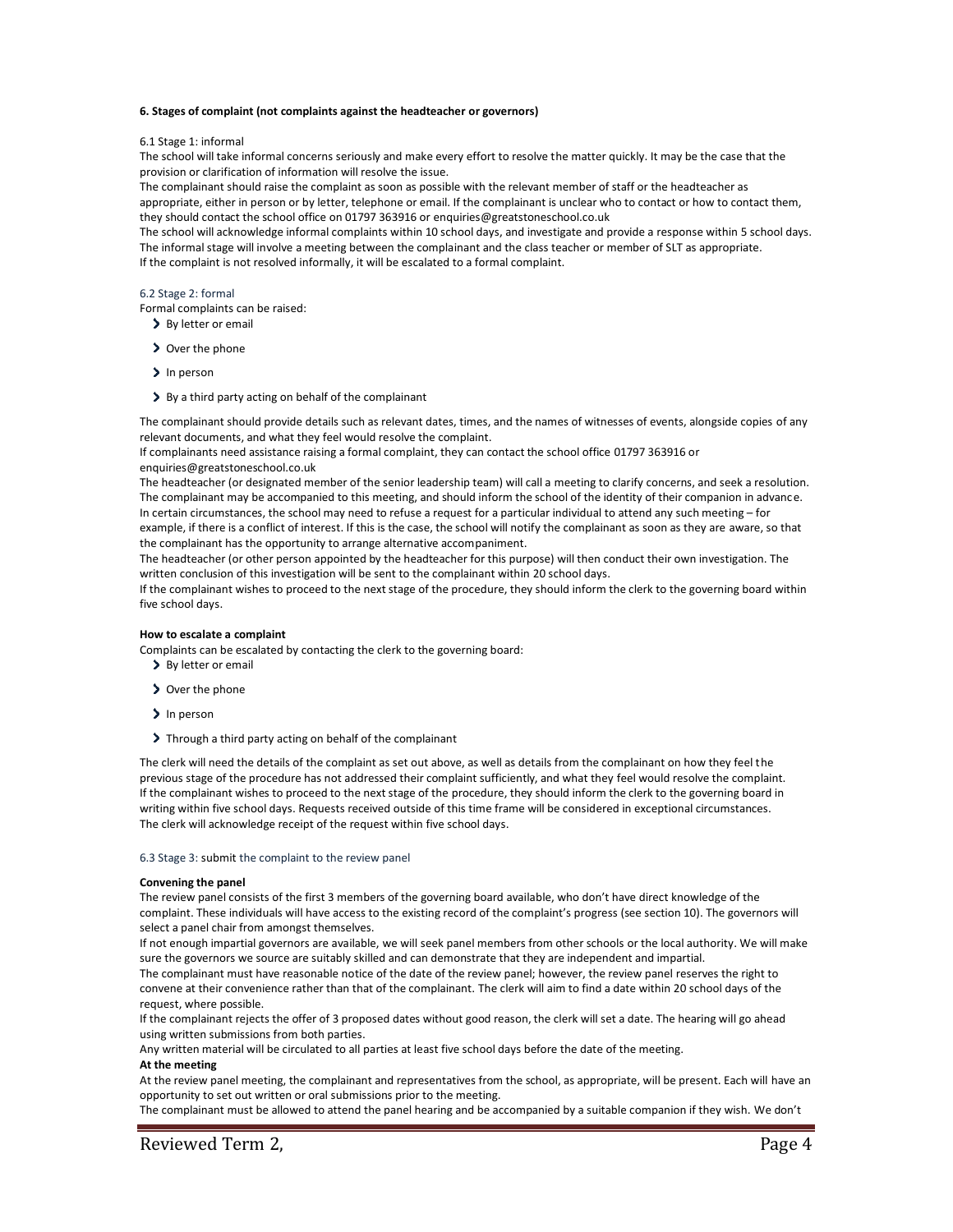encourage either party to bring legal representation, but will consider it on a case-by-case basis. For instance, if a school employee is called as a witness in a complaint meeting, they may wish to be supported by their union.

At the meeting, each individual will have the opportunity to give statements and present their evidence, and witnesses will be called as appropriate to present their evidence.

The panel, the complainant and the school representative will be given the chance to ask and reply to questions. Once the complainant and school representatives have completed presenting their cases, they will be asked to leave and evidence will then be considered.

The panel will then put together its findings and recommendations from the case. The panel will also provide copies of the minutes of the hearing and the findings and recommendations to the complainant and, where relevant, the subject of the complaint, and make a copy of the findings and recommendations available for inspection by the headteacher.

**The outcome**

The committee can:

- Uphold the complaint, in whole or in part
- > Dismiss the complaint, in whole or in part

If the complaint is upheld, the committee will:

- Decide the appropriate action to resolve the complaint
- Where appropriate, recommend changes to the school's systems or procedures to prevent similar issues in the future

The school will inform those involved of the decision in writing within 15 school days.

#### **7. Complaints against the headteacher, a governor or the Governing Board**

#### 7.1 Stage 1: informal

Complaints made against the headteacher or any member of the governing board should be directed to the clerk to the governing board in the first instance.

If the complaint is about the headteacher or one member of the governing board (including the chair or vice-chair), a suitably-skilled and impartial governor will carry out the steps at stage 1 (set out in section 6 above).

#### 7.2 Stage 2: formal

If the complaint is jointly about the chair and vice-chair, the entire governing board or the majority of the governing board, an independent investigator will carry out the steps in stage 2 (set out in section 6 above). They will be appointed by the governing board, and will write a formal response at the end of their investigation.

#### 7.3 Stage 3: review panel

If the complaint is jointly about the chair and vice-chair, the entire governing board or the majority of the governing board, a committee of independent governors will hear the complaint. They will be sourced from local schools or the local authority and will carry out the steps at stage 3 (set out in section 6 above).

#### 8. Referring complaints on completion of the school's procedure

If the complainant is unsatisfied with the outcome of the school's complaints procedure, they can refer their complaint to the School Complaints Unit (SCU), which investigates complaints relating to maintained schools on behalf of the secretary of state. The SCU will not re-investigate the matter of the complaint. It will look at whether the school's complaints policy and any other relevant statutory policies that the school holds were adhered to. The SCU also looks at whether the school's statutory policies adhere to education legislation. It may direct the school to re-investigate the complaint where it is clear the school has acted unlawfully or unreasonably.

For more information or to refer a complaint, see the following webpage:

<https://www.gov.uk/complain-about-school>

We will include this information in the outcome letter to complainants.

#### **9. Persistent complaints**

#### 9.1 Unreasonably persistent complaints

Most complaints raised will be valid, and therefore we will treat them seriously. However, a complaint may become unreasonable if the person:

- > Has made the same complaint before, and it's already been resolved by following the school's complaints procedure
- Makes a complaint that is obsessive, persistent, harassing, prolific, defamatory or repetitive
- > Knowingly provides false information
- Insists on pursuing a complaint that is unfounded, or out of scope of the complaints procedure
- Pursues a valid complaint, but in an unreasonable manner e.g. refuses to articulate the complaint, refused to co-operate with this complaints procedure, or insists that the complaint is dealt with in ways that are incompatible with this procedure and the time frames it sets out
- Changes the basis of the complaint as the investigation goes on
- Makes a complaint designed to cause disruption, annoyance or excessive demands on school time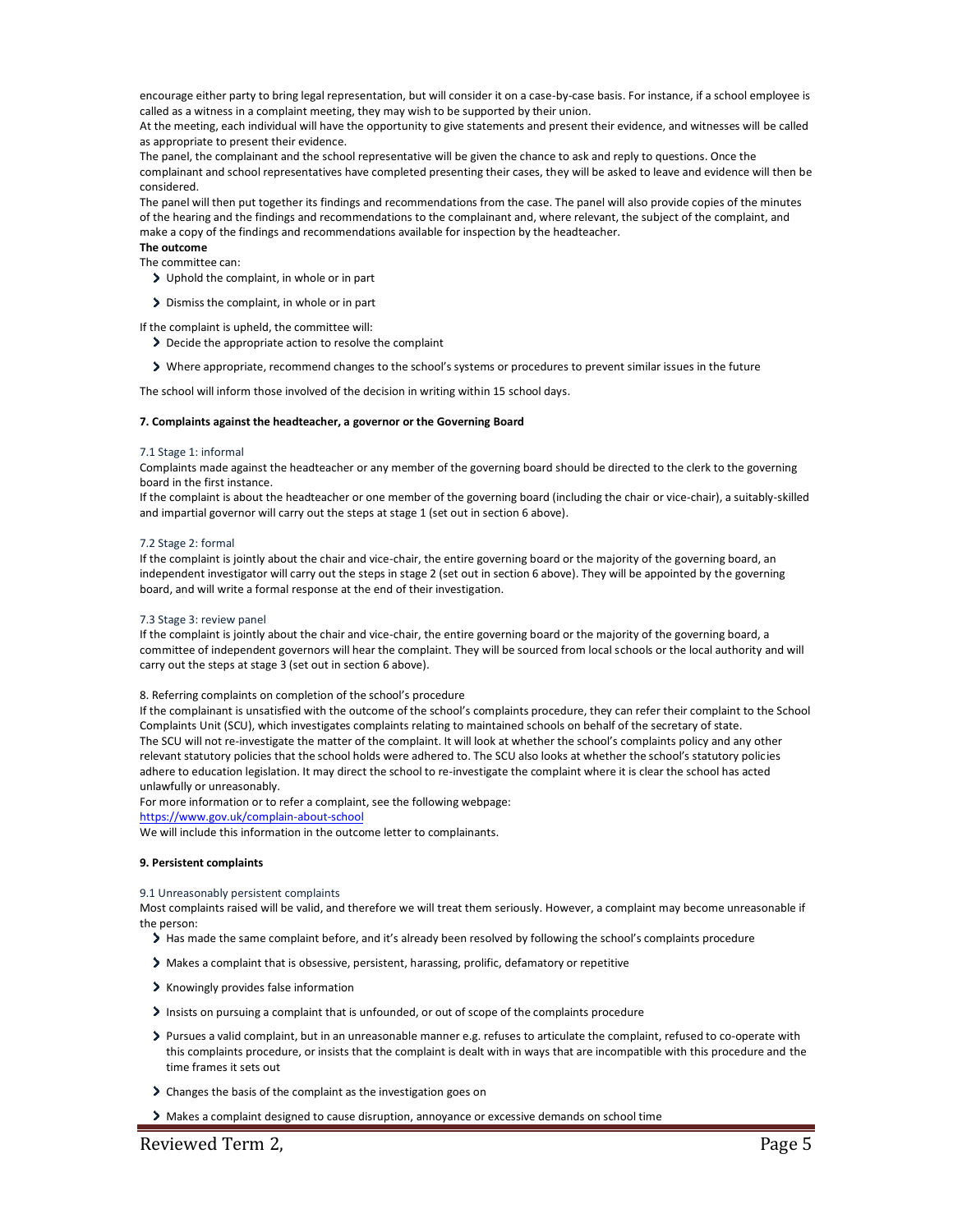Seeks unrealistic outcomes, or a solution that lacks any serious purpose or value

# **Steps we will take**

We will take every reasonable step to address the complainant's concerns, and give them a clear statement of our position and their options. We will maintain our role as an objective arbiter throughout the process, including when we meet with individuals. We will follow our complaints procedure as normal (as outlined above) wherever possible.

- It the complainant continues to contact the school in a disruptive way, we may put communications strategies in place. We may: Give the complainant a single point of contact via an email address
	- Limit the number of times the complainant can make contact, such as a fixed number per term
	- > Ask the complainant to engage a third party to act on their behalf, such as [Citizens Advice](https://www.citizensadvice.org.uk/)
	- > Put any other strategy in place as necessary

#### **Stopping responding**

We may stop responding to the complainant when all of these factors are met:

- We believe we have taken all reasonable steps to help address their concerns
- We have provided a clear statement of our position and their options
- The complainant contacts us repeatedly, and we believe their intention is to cause disruption or inconvenience

Where we stop responding, we will inform the individual that we intend to do so. We will also explain that we will still consider any new complaints they make.

In response to any serious incident of aggression or violence, we will immediately inform the police and communicate our actions in writing. This may include barring an individual from our school site.

#### 9.2 Duplicate complaints

If we have resolved a complaint under this procedure and receive a duplicate complaint on the same subject from a partner, family member or other individual, we will assess whether there are aspects that we hadn't previously considered, or any new information we need to take into account.

If we are satisfied that there are no new aspects, we will:

- Tell the new complainant that we have already investigated and responded to this issue, and the local process is complete
- Direct them to the DfE if they are dissatisfied with our original handling of the complaint

If there are new aspects, we will follow this procedure again.

### 9.3 Complaint campaigns

Where the school receives a large volume of complaints about the same topic or subject, especially if these come from complainants unconnected with the school, the school may respond to these complaints by:

- > Publishing a single response on the school website
- Sending a template response to all of the complainants

If complainants are not satisfied with the school's response, or wish to pursue the complaint further, the normal procedures will apply.

#### **10. Record keeping**

The school will record the progress of all complaints, including information about actions taken at all stages, the stage at which the complaint was resolved, and the final outcome. The records will also include copies of letters and emails, and notes relating to meetings and phone calls.

This material will be treated as confidential and held centrally, and will be viewed only by those involved in investigating the complaint or on the review panel.

This is except where the secretary of state (or someone acting on their behalf) or the complainant requests access to records of a complaint through a freedom of information (FOI) request or through a subject access request under the terms of the Data Protection Act, or where the material must be made available during a school inspection.

Records of complaints will be kept securely, only for as long as necessary and in line with data protection law, our privacy notices and record retention schedule.

The details of the complaint, including the names of individuals involved, will not be shared with the whole governing board in case a review panel needs to be organised at a later point.

Where the governing board is aware of the substance of the complaint before the review panel stage, the school will (where reasonably practicable) arrange for an independent panel to hear the complaint.

Complainants also have the right to request an independent panel if they believe there is likely to be bias in the proceedings. The decision to approve this request is made by the governing board, who will not unreasonably withhold consent.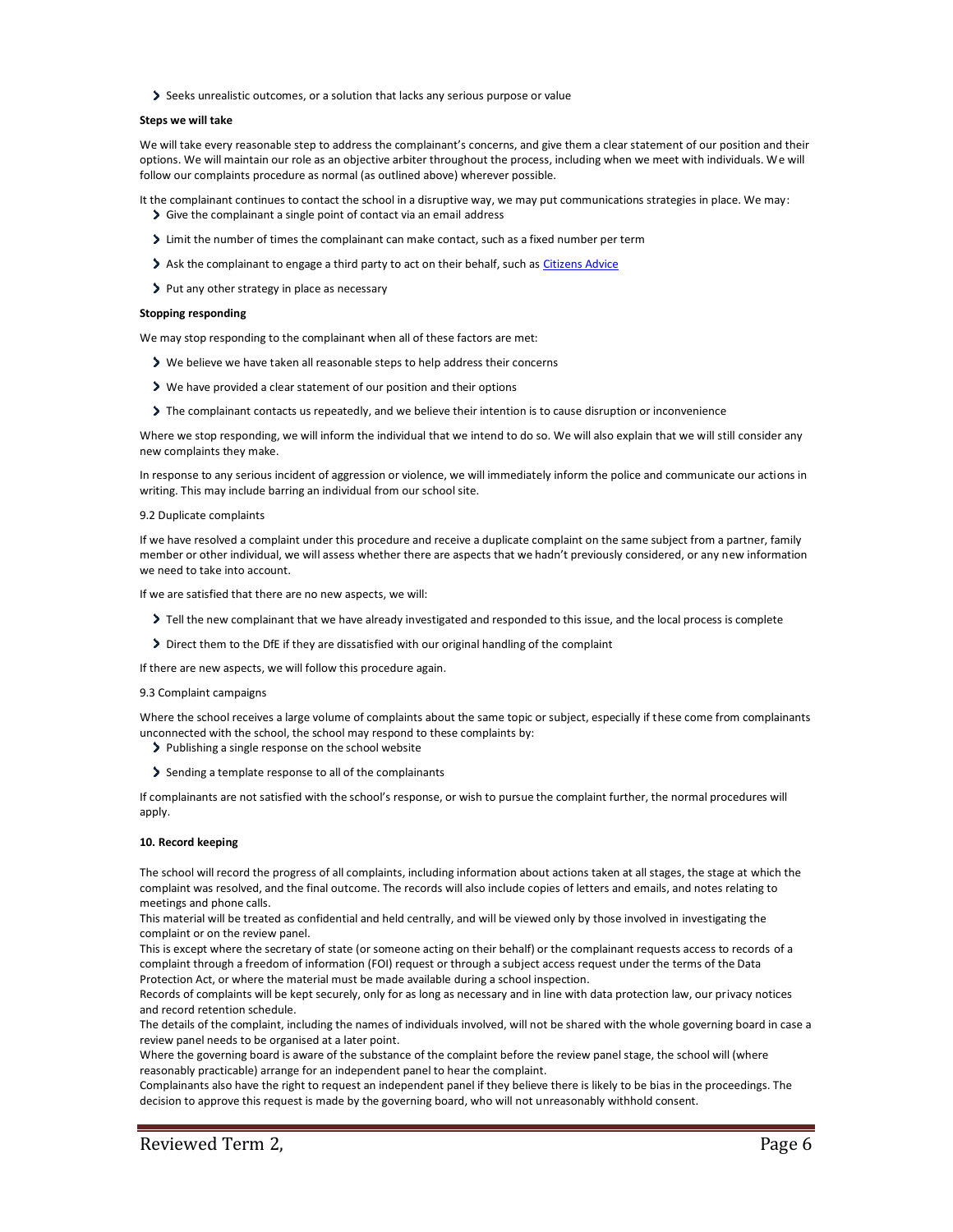# **11. Learning lessons**

The governing board will review any underlying issues raised by complaints with the headteacher, where appropriate, and respecting confidentiality, to determine whether there are any improvements that the school can make to its procedures or practice to help prevent similar events in the future.

# **12. Monitoring arrangements**

The governing board monitor the effectiveness of the complaints procedure in ensuring that complaints are handled properly. The governing board will track the number and nature of complaints, and review underlying issues as stated in section 11. The complaints records are logged and managed by the Administration Assistant

This policy will be reviewed by headteacher every two years. At each review, the policy will be approved by the full governing board

# **13. Links with other policies**

Policies dealing with other forms of complaints include:

- Child protection and safeguarding policy and procedures
- > Admissions policy
- > Exclusions policy
- > Staff grievance procedures
- > Staff disciplinary procedures
- SEN policy and information report
- > Privacy notices

**Appendix 1**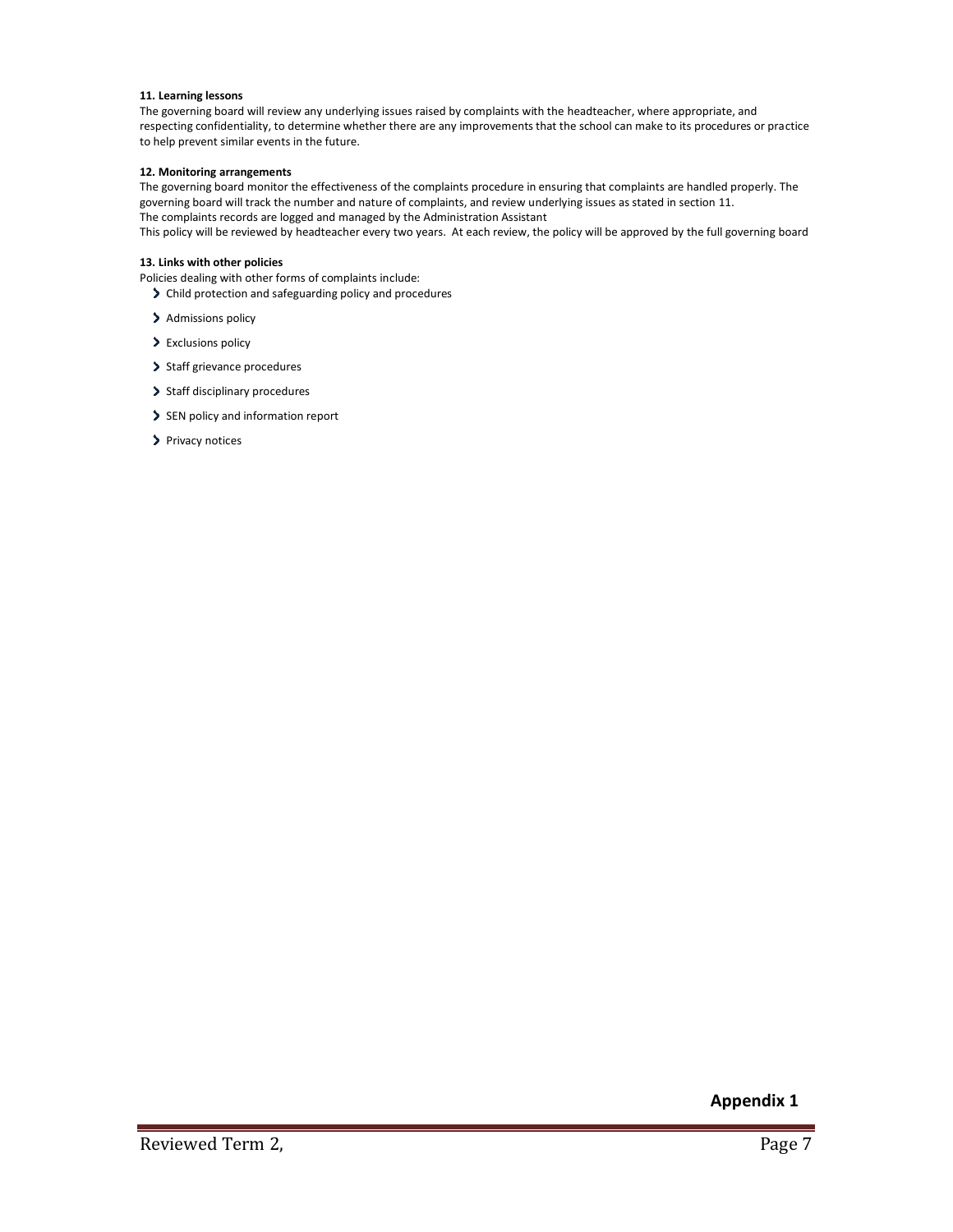# **Model Complaints Procedure Flowchart**